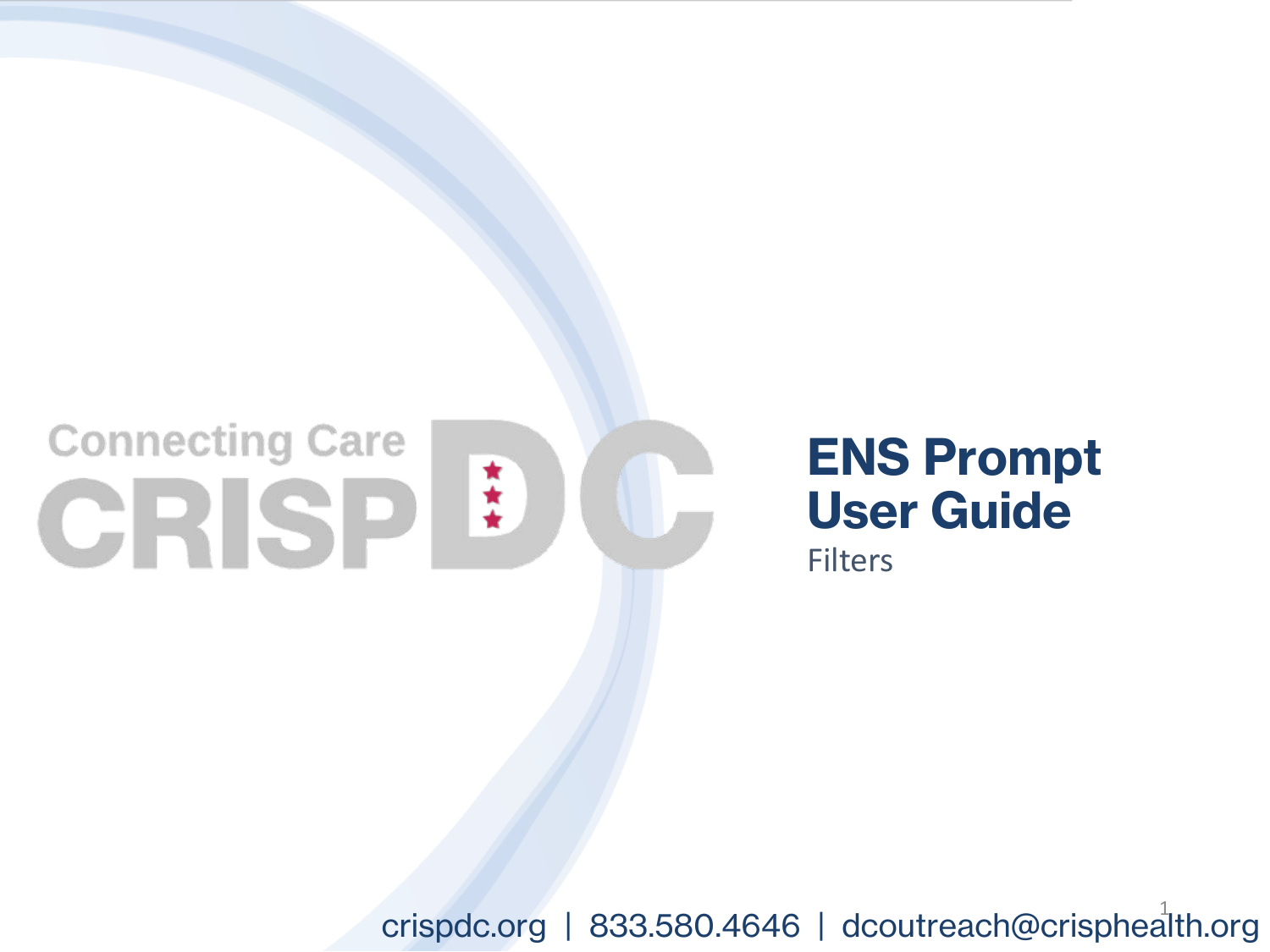## Table of Contents

| $\circ$ Part I – Understanding Filtering Classification | 3  |
|---------------------------------------------------------|----|
| $\circ$ Part II – Generating Filters                    |    |
| $\circ$ Part III – Saving Filters                       |    |
| o Part IV – Filtering for Commonly Used Filters         | 13 |
| o Complete Glossary of Filters by Category              | 17 |
| o How to Combine Multiple Filters                       | 20 |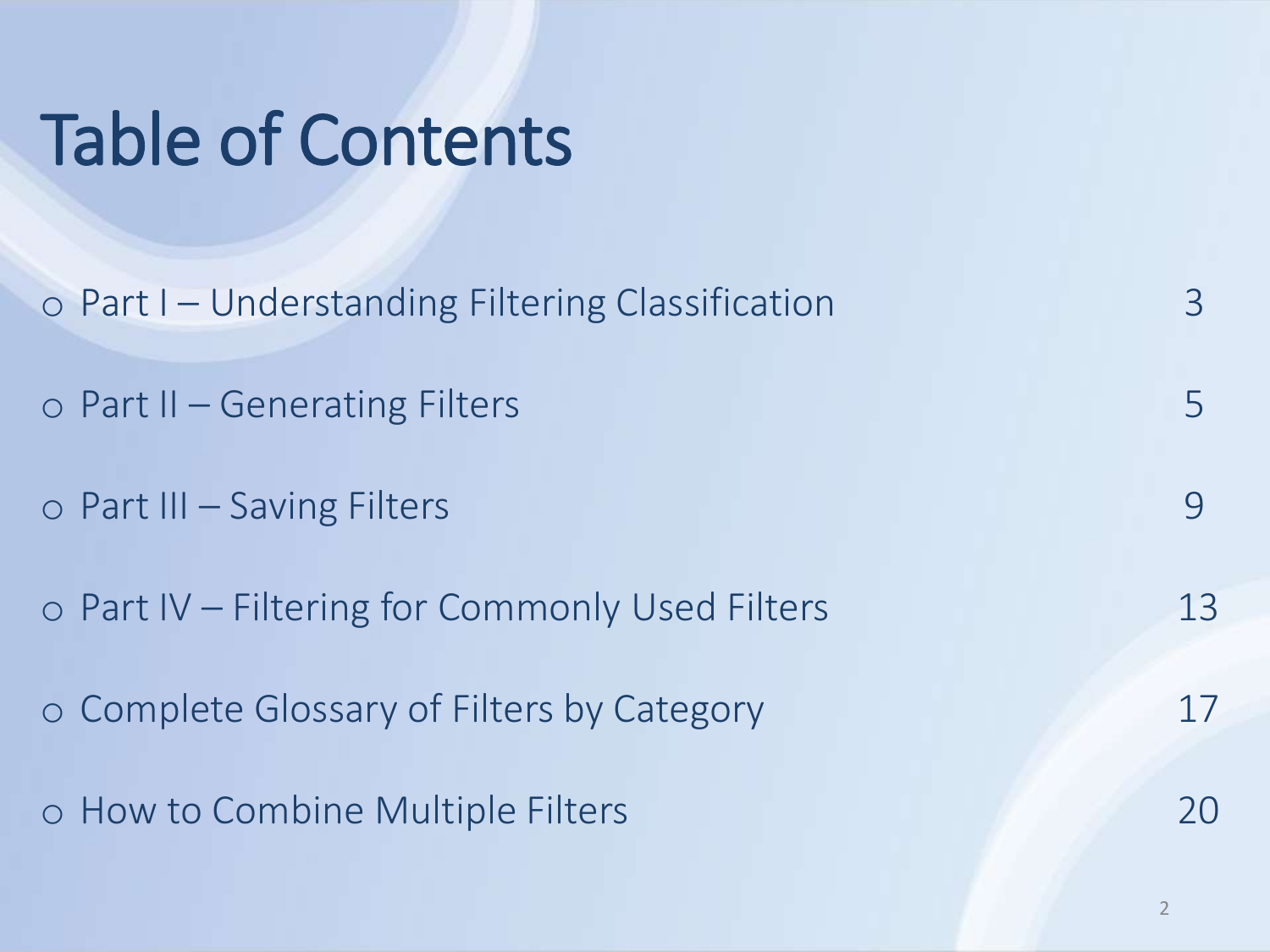ENS Prompt Filters: Understanding Filter Classification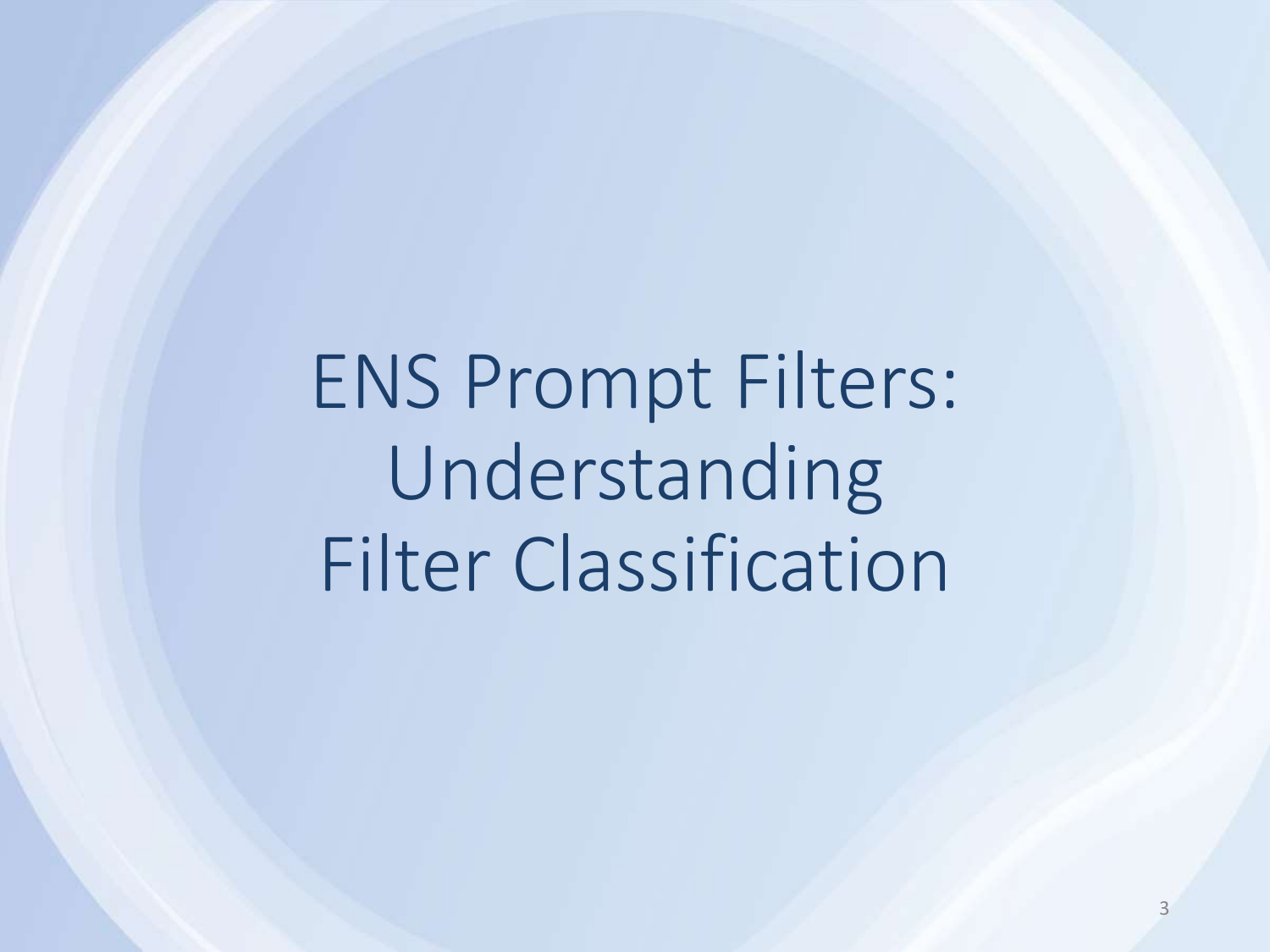- **a) Filter By:** The *"Filter By"* field enables users to arrange data using general categories such as, demographic information, facility type, patient classification, diagnostics, event type, and various subgroups for providers. The selected category is further refined using the following fields.
- **b) Conditions:** The *"Conditions"* field is used to define the spectrum in which the searched data is concentrated. This field allows users to create reports based on variables such as date range and time. It also gives users the option to encompass or omit unique types of results within the report.
- **c) Values:** The *"Values"* field sets the purpose of the report by defining the two previous fields. Users can narrow down their search based on *specific values* or terms intended for the report such as diabetes registry, admission, or COVID-19.

| <b>Notifications</b>     |                                |                         |                |                                                         |                   |                 |              | <b>Proactive Management of Patient Transitions</b>  |               |
|--------------------------|--------------------------------|-------------------------|----------------|---------------------------------------------------------|-------------------|-----------------|--------------|-----------------------------------------------------|---------------|
| Received Time $\sqrt{*}$ | Newest $\overline{\mathbf{v}}$ | Last 30 Days $\sqrt{ }$ |                | <b>图 Filters</b><br><b>School Controller Controller</b> |                   |                 |              | Q Search MRN or Name                                |               |
| CRISPDC DEMO -           |                                |                         |                |                                                         |                   |                 |              | $1-1$ * of 0 $\ll \langle \rangle$ > 0 $\heartsuit$ |               |
| <b>NAME</b>              |                                | <b>MRN</b>              | DOB<br>2454091 |                                                         | <b>EVENT TIME</b> | <b>FACILITY</b> | <b>EVENT</b> | <b>ALERT TYPE</b>                                   | <b>STATUS</b> |

No record(s) available at this time.

Try again at a later time.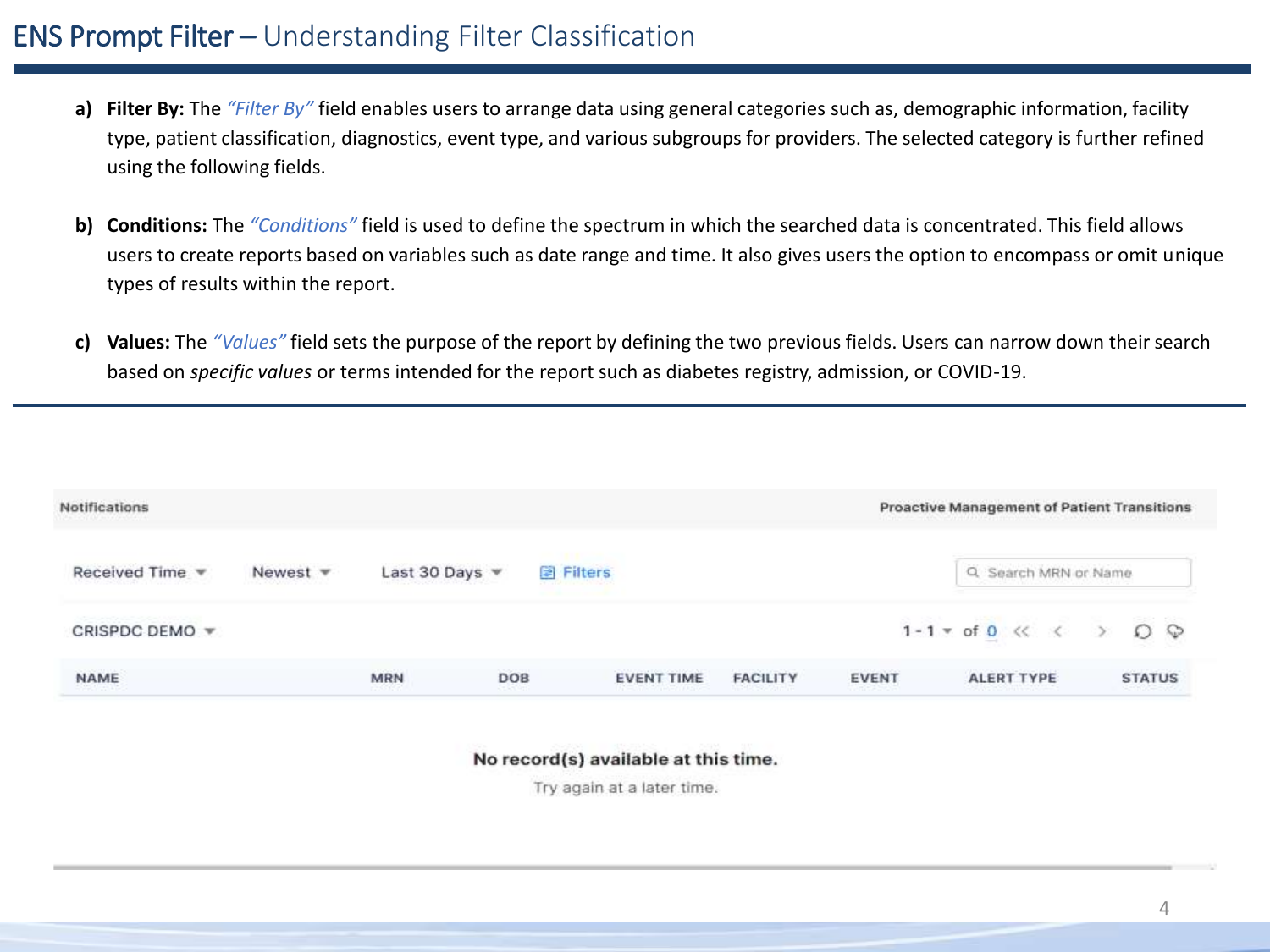Generating Filters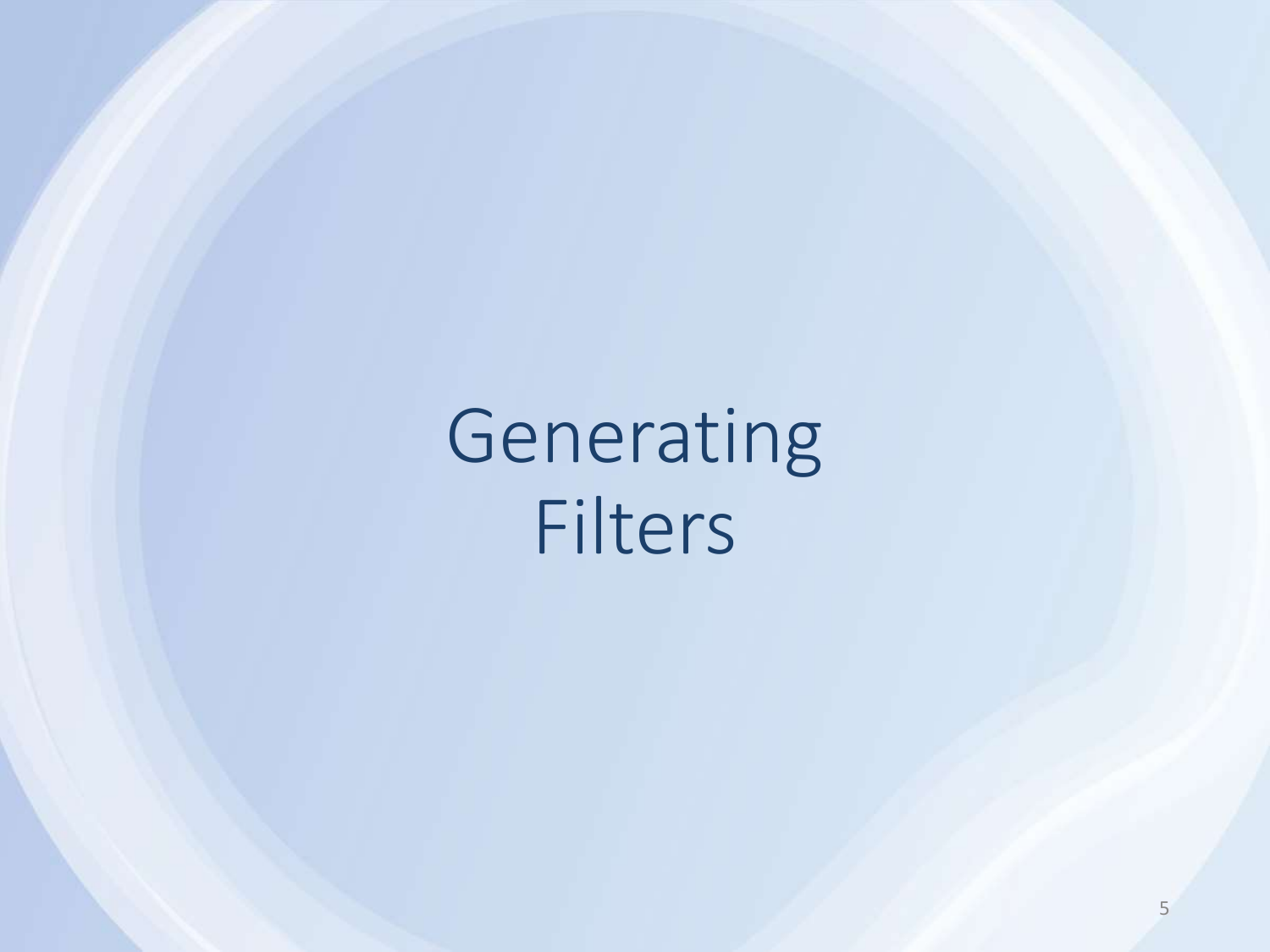#### ENS Prompt – Generating Filters

1

- a) On the ENS Prompt's Notifications page, click on the highlighted **"Filters"** button then select **"New Filter."**
- b) Next, click on the **"Filter By"** drop-down to select a specific filtering category.



| Hanticalisms:  |         | <b>New Filter</b>              |                |          |       |                           |
|----------------|---------|--------------------------------|----------------|----------|-------|---------------------------|
| Received Time  | Nowest? | (1 <sub>b</sub> )<br>Filter By | Condit on<br>× | $\omega$ | Value |                           |
| CRISEDC DEMO = |         |                                |                |          |       |                           |
| NAME           |         | Diagnosis Description          | ۰              |          |       |                           |
|                |         | Direct Email                   |                |          |       |                           |
|                |         | Discharge Date                 |                |          |       |                           |
|                |         | Discharge Disposition          | $\sim$         |          |       |                           |
|                |         | Save<br><b>Apply</b>           |                |          |       | <b>PERSONAL</b><br>Cancel |

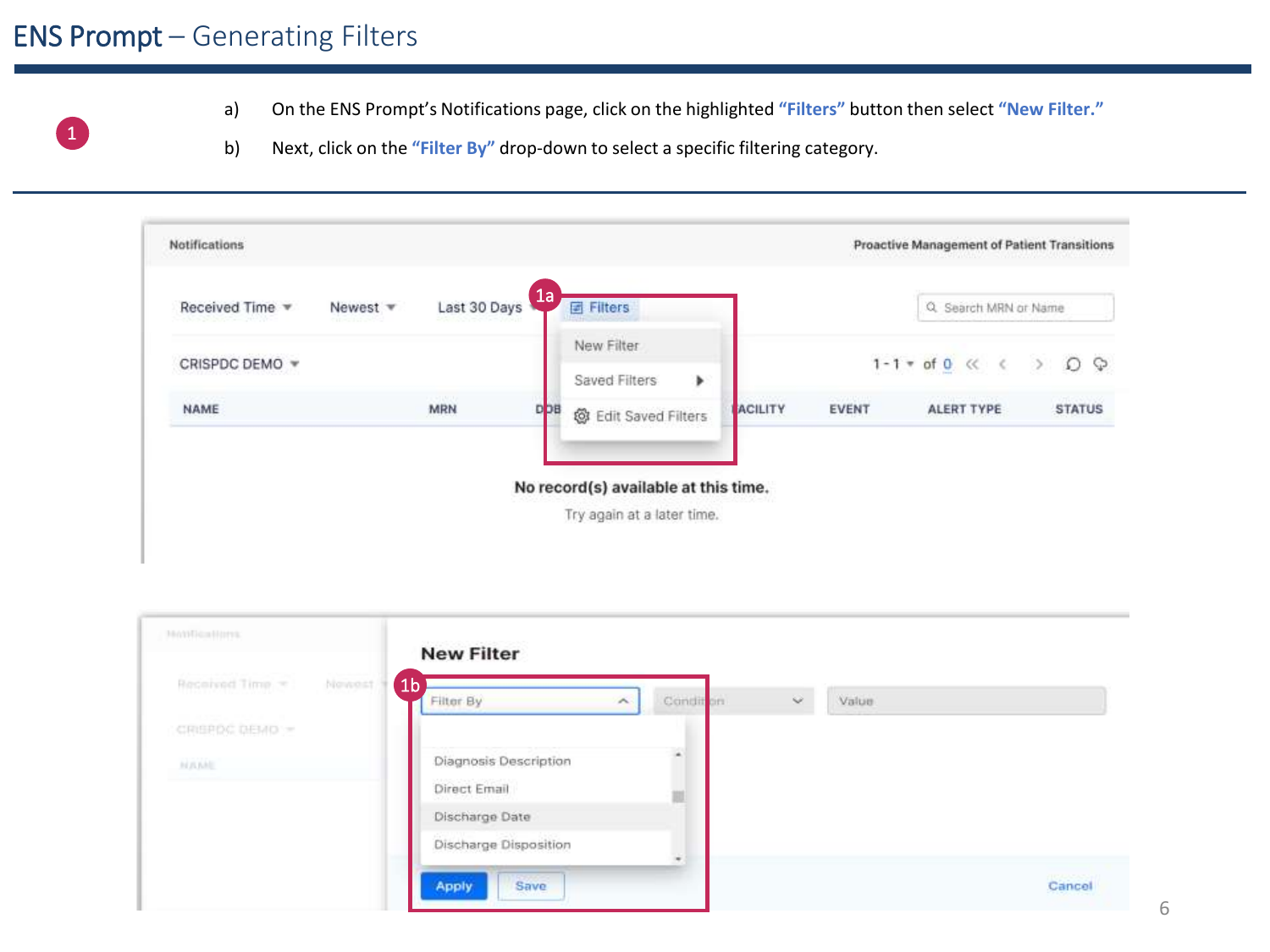#### ENS Prompt – Generating Filters

1

- c) Once you have selected the filter by category, set your **"Conditions"** as appropriate. **Please Note:** The "Conditions" dropdown will *change* and populate a number of *options* according to the selected "Filter By" category.
- d) Next, add or select your value by clicking the **"Value"** drop-down. Once added or selected, click **"Apply"** at the bottom of the page. **Please Note:** The "Value" drop-down will *change* and populate several *options* according to the selected "Filter By" and "Conditions" categories., click on the **"Filter By"** drop-down to select a specific filtering category.

|                                    | <b>New Filter</b> |                                                        |       |        |
|------------------------------------|-------------------|--------------------------------------------------------|-------|--------|
| <b>Recisived Time w</b><br>Newest? | Discharge Date    | $\overline{1}$ c'<br>$\mathcal{P}^{\mathcal{L}}$<br>18 | Today | St.    |
| curriche o EWO $\approx$           | Add another<br>Ð  |                                                        |       |        |
| 10,641                             |                   | Before                                                 |       |        |
|                                    |                   | After                                                  |       |        |
|                                    |                   | Within                                                 |       |        |
|                                    |                   | Is Empty                                               |       |        |
|                                    | Apply<br>Save     |                                                        |       | Cancel |

| Six Illinoisme.             | <b>New Filter</b>                               |                                                 |
|-----------------------------|-------------------------------------------------|-------------------------------------------------|
| Rocalved Time =<br>Newsatt. | Discharge Date<br>$\checkmark$<br>$1\mathrm{s}$ | 1 <sub>d</sub><br>Today<br>×                    |
| CRISEDC.DEMO .W             | Add another                                     |                                                 |
| <b>INDRE</b>                |                                                 | Today.                                          |
|                             |                                                 | Yesterday                                       |
|                             |                                                 | <b>CAUCION AND</b><br>Exact date<br>정화화 합니다 카드카 |
|                             |                                                 |                                                 |
|                             | Apply<br>Save                                   | Cancel.<br><b>MAGES AND</b>                     |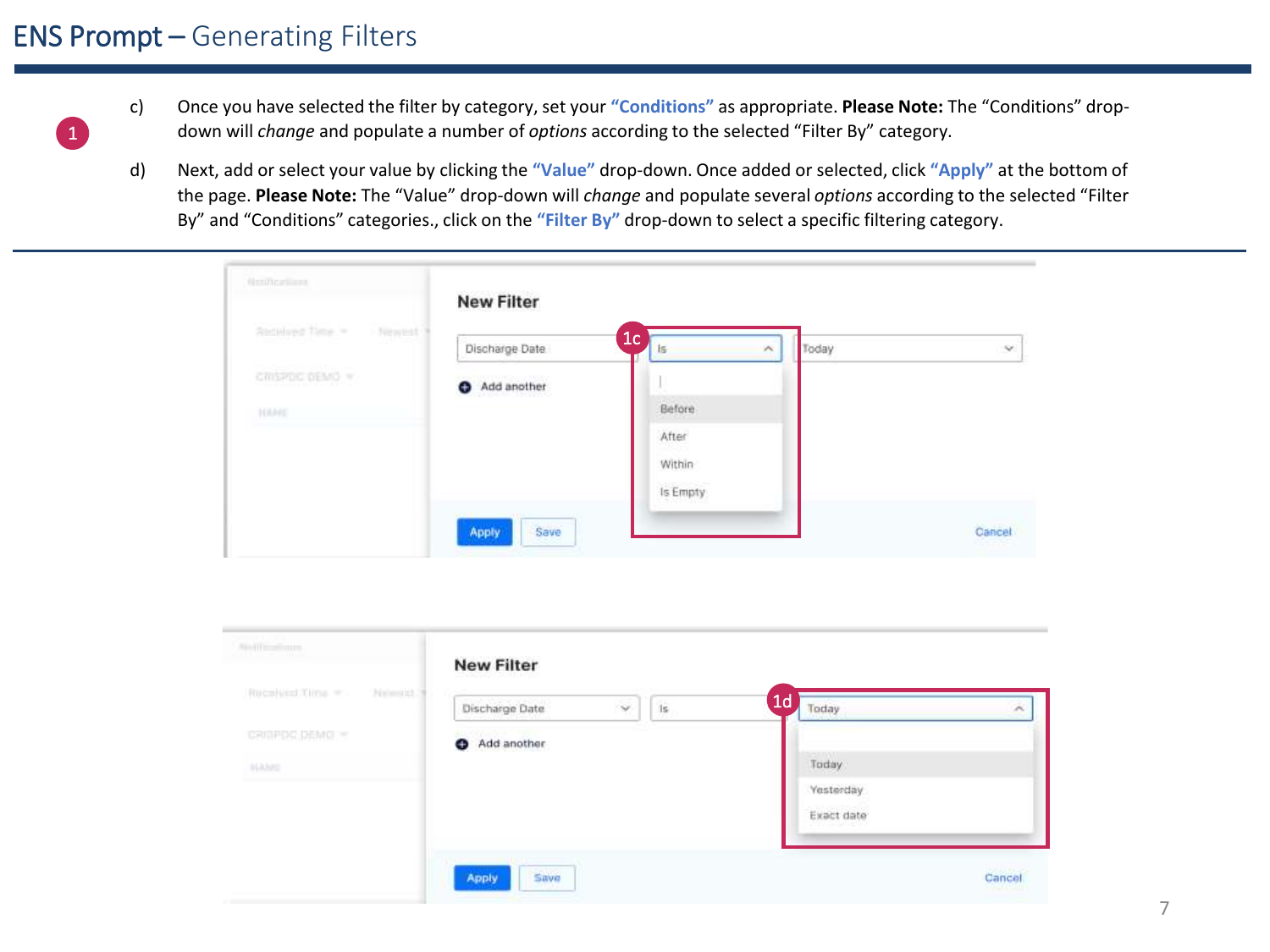#### ENS Prompt – Generating Filters



 $\boxed{1}$  e) Once you have applied your filter, you will be navigated back the initial notifications page where your filtered data will be displayed.

| Notifications             |                    |               |         |                   |                 |              | Proactive Management of Patient Transitions             |               |
|---------------------------|--------------------|---------------|---------|-------------------|-----------------|--------------|---------------------------------------------------------|---------------|
| Received Time $\Psi$      | Newest $\mathbf w$ | Last 180 Days | Filters |                   |                 |              | Q Search MRN or Name.                                   |               |
| Event Type Is Discharge X | Clear              | Edit<br>Save  |         |                   | $\cdot$         |              |                                                         |               |
| CRISPDC DEMO $\sqrt{ }$   |                    |               |         |                   |                 |              | $1-7$ $\ast$ of $7 \ll \langle \rangle$ $\circ$ $\circ$ |               |
|                           |                    |               |         |                   |                 |              |                                                         |               |
| <b>NAME</b>               |                    | <b>MRN</b>    | DOB     | <b>EVENT TIME</b> | <b>FACILITY</b> | <b>EVENT</b> | <b>ALERT TYPE</b>                                       | <b>STATUS</b> |

Please Note: This specific filter can be saved by clicking on the highlighted "Save" button.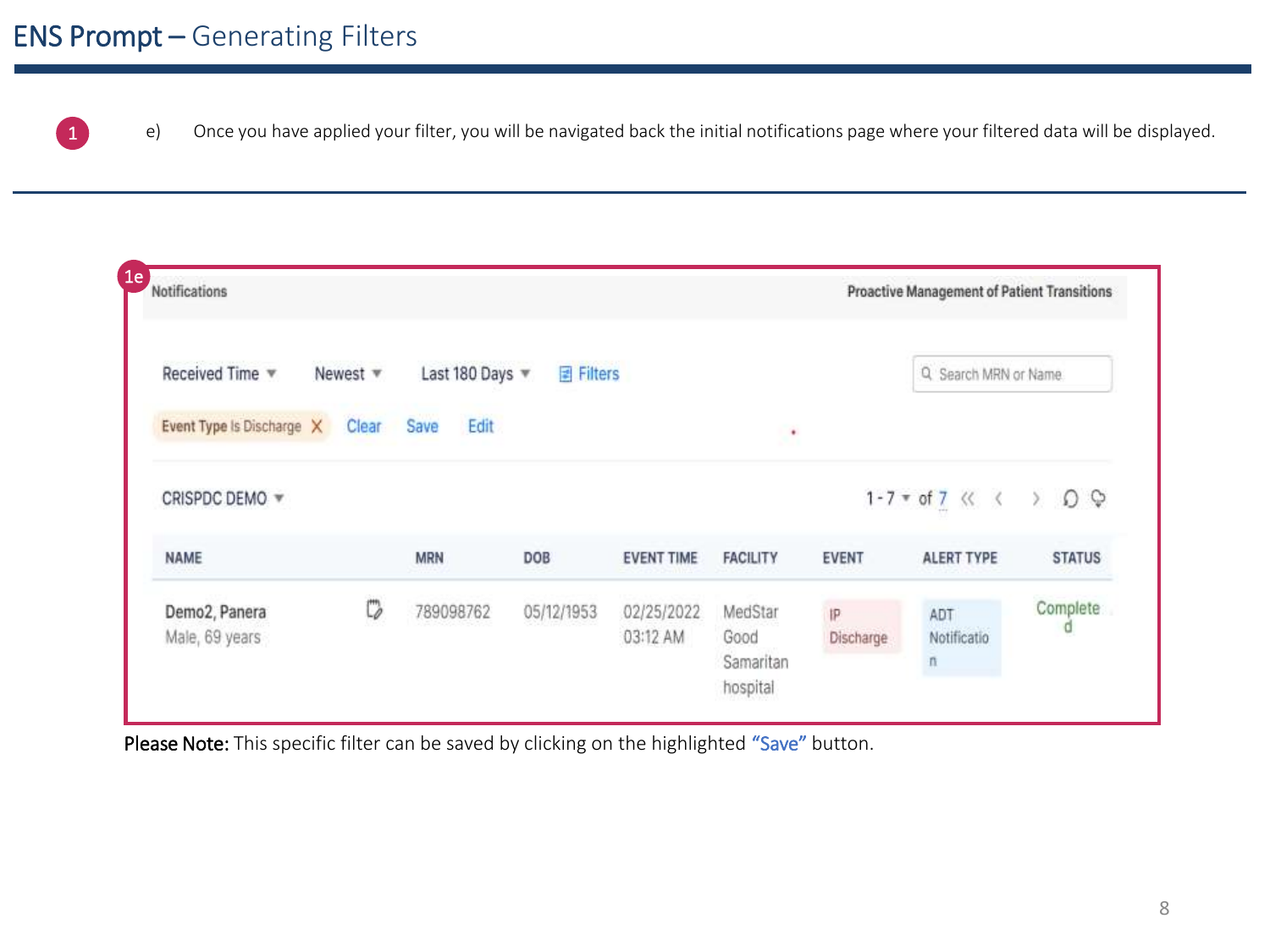## Saving Filters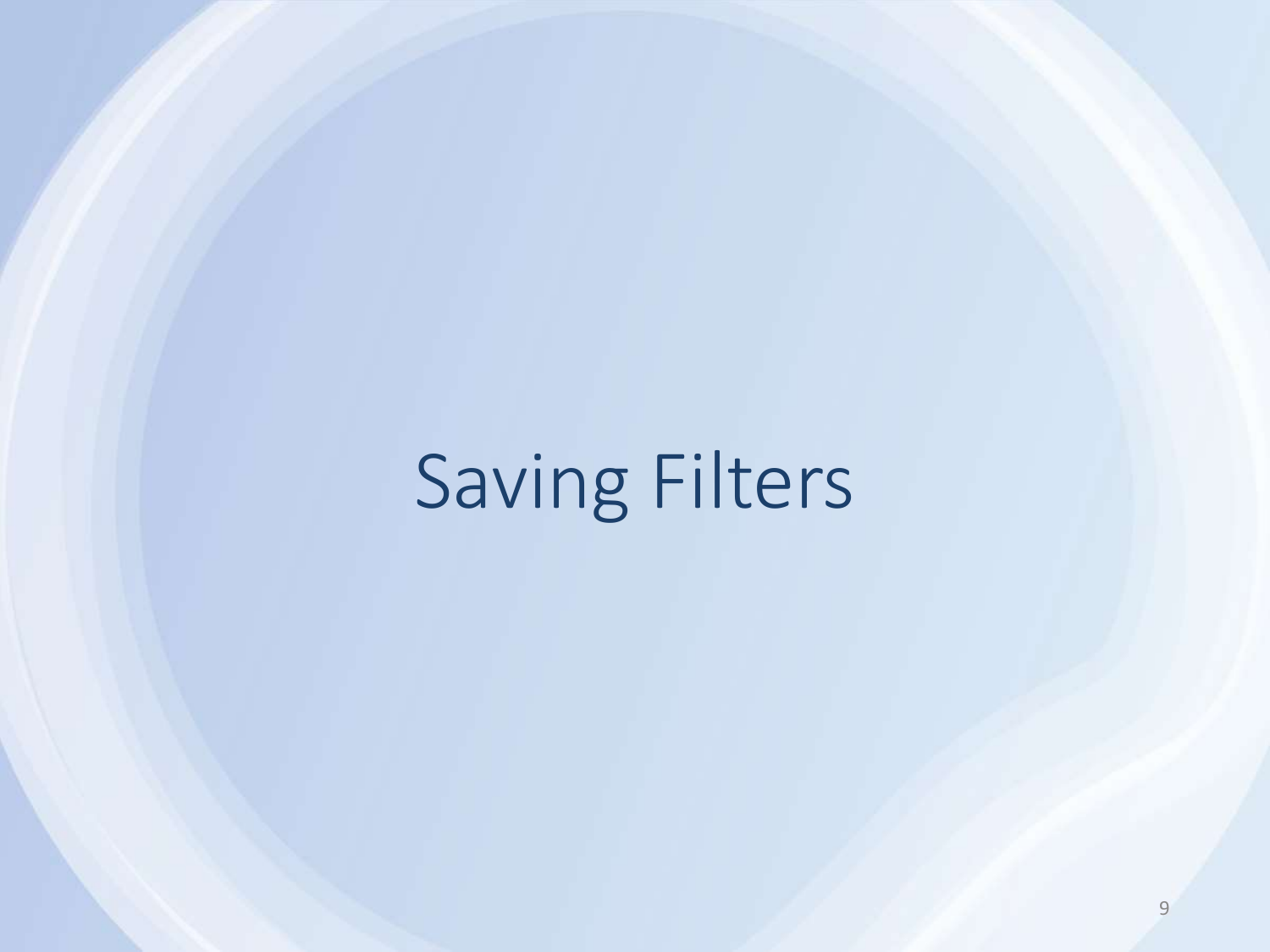#### ENS Prompt – Saving Filters



- a) Once you have generated a specific filter and would like to save it for easy access, follow the above steps and click **"Save."** The following screen will prompt you to confirm, click **"Save"** at the bottom of the screen.
- b) Next, you will be prompted to assign this filter a recognizable name. Proceed with naming your filter then **"Save."**

| <b>New Filter</b>                  |                                 |
|------------------------------------|---------------------------------|
| Newmat)<br><b>Finar Name</b>       |                                 |
| ö.,<br>Avere Type is former pr (8) |                                 |
|                                    |                                 |
|                                    |                                 |
|                                    |                                 |
|                                    | 10 - Patrick Britannic († 1921) |

|   | <b>New Filter</b>  |                | <b>Procedures</b>                             |
|---|--------------------|----------------|-----------------------------------------------|
|   | <b>Filter Name</b> | (Nowest)       | <b>Contract Commercial</b><br>Received:Time = |
| × | Discharge          | $\sim$         | Frent Sports Company, 2011                    |
|   |                    |                | chiando anvio -                               |
|   |                    |                | HANH                                          |
|   |                    |                | Daired, Panein<br><b>Union for painting</b>   |
|   |                    | 2 <sub>b</sub> |                                               |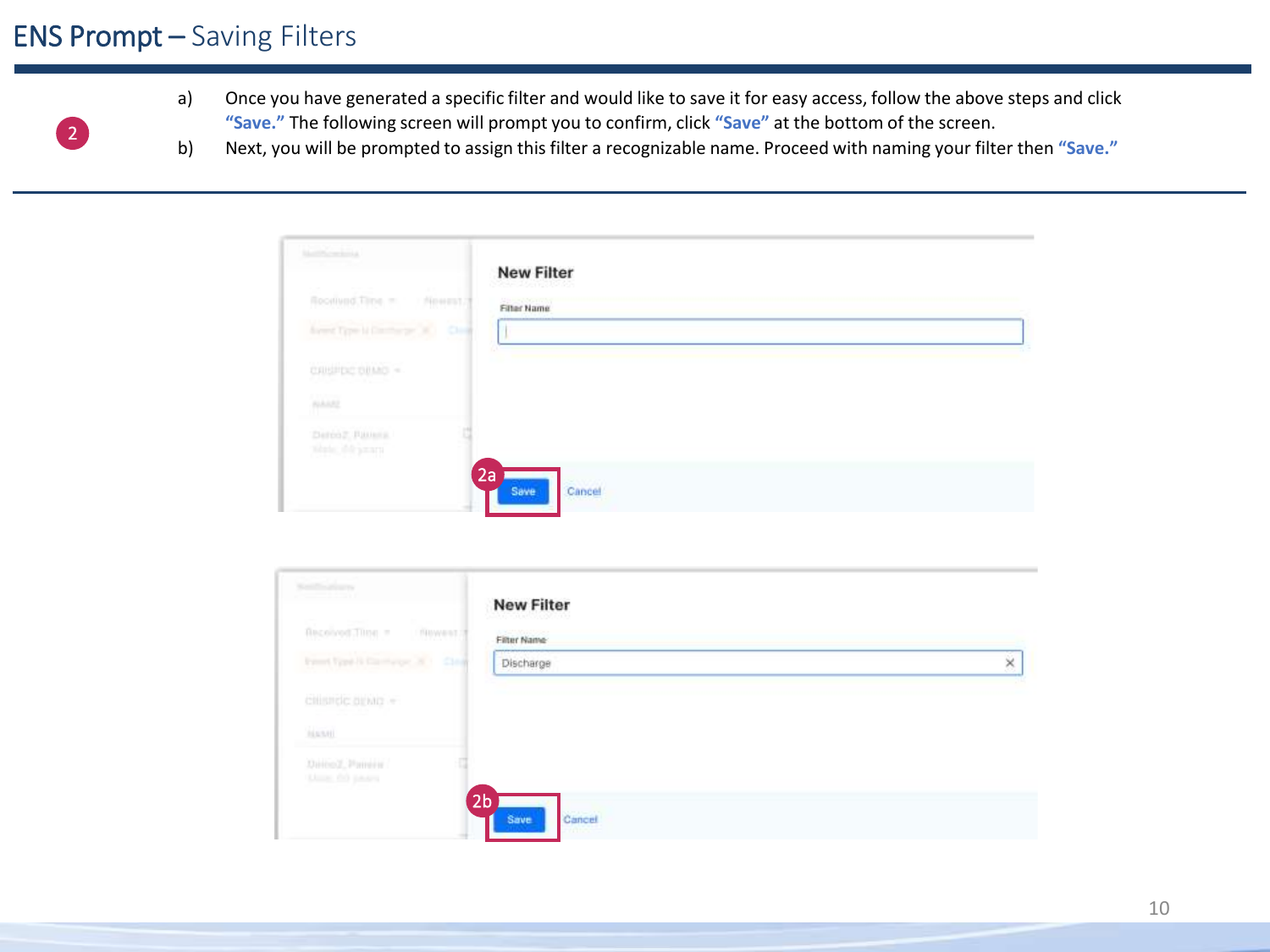#### ENS Prompt – Saving Filters



- c) Your filter is now saved. Back on the notifications page, please note that the highlight of the changed filter has now changed. To return to the daily notifications page click **"Clear."**
- d) To access a saved filter, click **"Filters,"** navigate to **"Saved Filters"** and select the filter of choice.

| Notifications                                           |          |                |                             |                        |                                          |                  | Proactive Management of Patient Transitions |               |
|---------------------------------------------------------|----------|----------------|-----------------------------|------------------------|------------------------------------------|------------------|---------------------------------------------|---------------|
| Received Time *<br>2 <sub>c</sub><br>Discharge<br>Clear | Newest # | Last 180 Days  | <b>同 Filters</b>            |                        |                                          |                  | Q. Search MRN or Name                       |               |
| CRISPDC DEMO *                                          |          |                |                             |                        | ×.                                       |                  | $1 - 7 = 017$ (c) ( $\supset$               | QQ            |
| NAME                                                    |          | MRN<br>2010/07 | 20500<br>DOB<br><u> 199</u> | <b>EVENT TIME</b>      | FACILITY                                 | <b>EVENT</b>     | ALERT TYPE                                  | <b>STATUS</b> |
| Demo2, Panera<br>Male, 69 years                         | c        | 789098762      | 05/12/1953                  | 02/25/2022<br>03:12 AM | MedStar<br>Good<br>Samaritan<br>hospital | jP.<br>Discharge | ADT<br>Notificatio<br>$\vert \Pi \vert$     | Complete<br>đ |

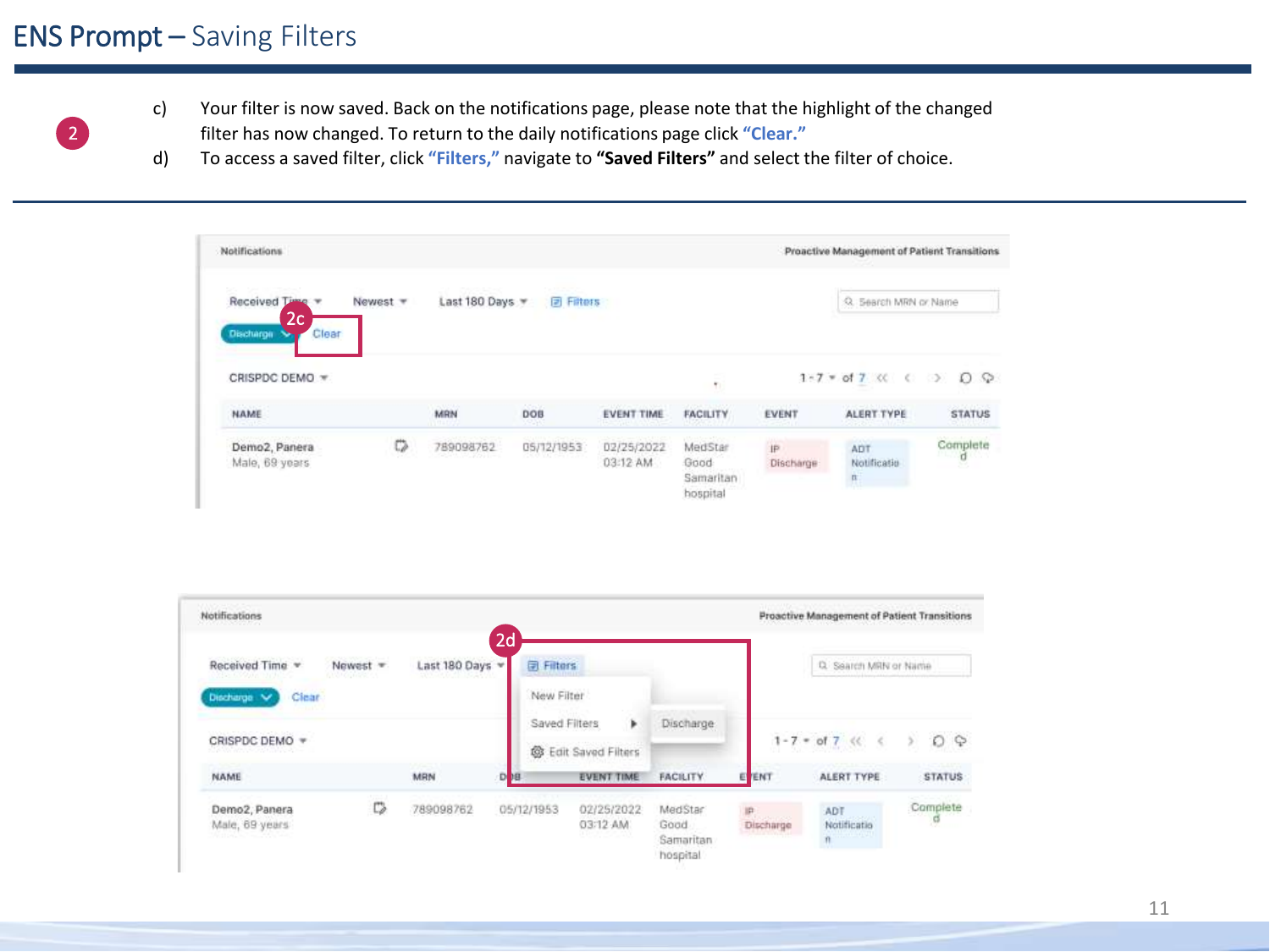#### ENS Prompt – Saving Filters

2

- e) To edit a saved filter, click **"Filters,"** select "**Edit Saved Filters."** Navigate to the ellipsis icon (…) and click **"Edit." Please Note:** Other options such as **"Duplicate"** and **"Delete"** are available.
- f) Once **"Edit"** has been chosen, proceed with modifying the fields as necessary. Please note the "Save", "Cancel", and "Delete" options at the bottom of the screen.

| Hittifications                                 | <b>Saved Filters</b> |           |
|------------------------------------------------|----------------------|-----------|
| <b>Received Time +</b><br>Newsall              | Discharge            | l2e'      |
| ciasmoc.pitheo -                               |                      | Edit      |
| <b>HAIVE</b>                                   |                      | Duplicate |
| The County<br>Perno2, Pattern<br>Maje 60 years |                      | Delete    |

|                              | Discharge                                           |   |
|------------------------------|-----------------------------------------------------|---|
| Received Time 35<br>Pervent  | Event Type<br>Discharge X<br>×<br>将<br>$\mathcal V$ | × |
| CHISPOC(CEMO =               | Add another                                         |   |
| Viduol.                      |                                                     |   |
| Denis2 Panera<br>Marc Diyout |                                                     |   |
|                              |                                                     |   |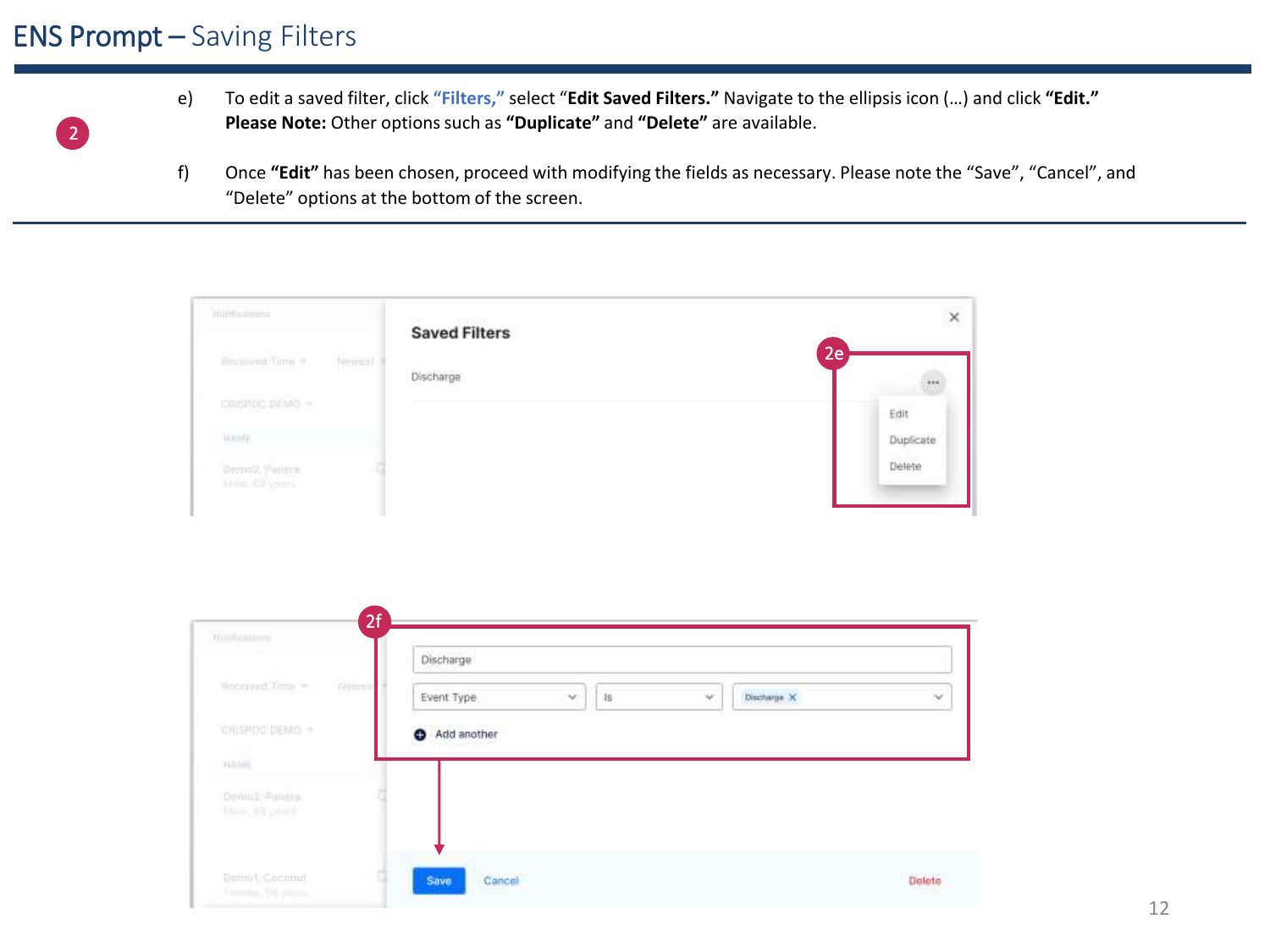Filtering for Commonly Used Filters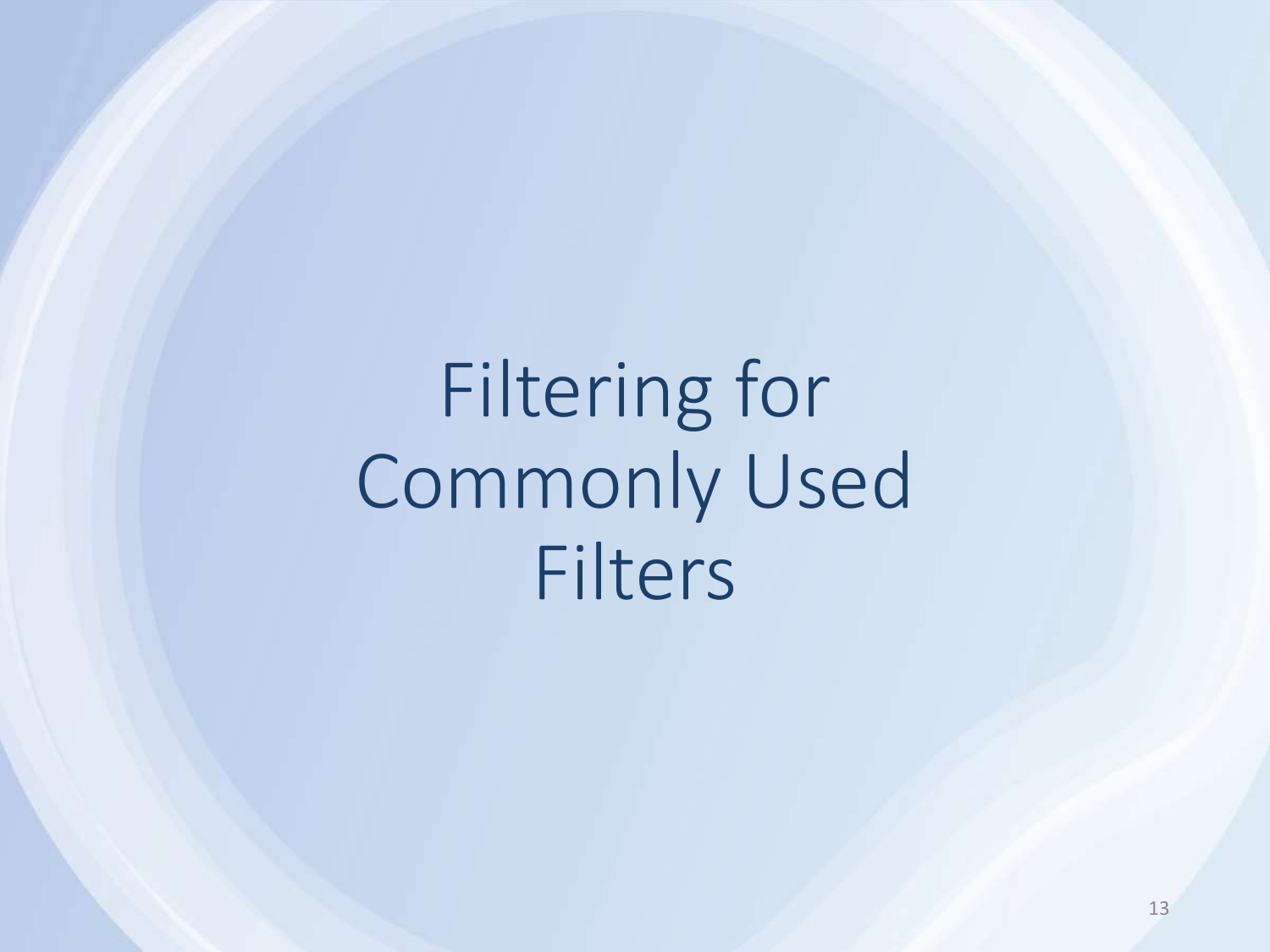#### **EVENT TYPE:**

3

There are several options when filtering for ADT encounters in ENS. The "Filter By" field provides a variety of class -Discharge Date, Discharge Disposition, and Discharge Locations for example. However, discharges can also be filtered by selecting "Event Type."

| Natifications.                     |        | <b>New Filter</b>                 |              |              |        |
|------------------------------------|--------|-----------------------------------|--------------|--------------|--------|
| Received Time.                     | Newest | İs.<br>Event Type<br>$\checkmark$ | $\checkmark$ | Discharge X  | ×      |
| CRISPDC DEMO =                     |        | Add another                       |              |              |        |
| NAME <sup></sup>                   |        |                                   |              | Admission    |        |
| Demo2, Panera                      |        |                                   |              | Transfer     |        |
| Male, 69 years                     |        |                                   |              | Discharge    |        |
|                                    |        |                                   |              | Registration |        |
| Demo1; Coconut<br>Female: 66 years |        | Apply<br>Save                     |              |              | Cancel |

**Notice:** When "Event Type" is selected in the "Filter By" field, one is provided with the options to filter for Admission, Transfer, Discharge, Registration and much more.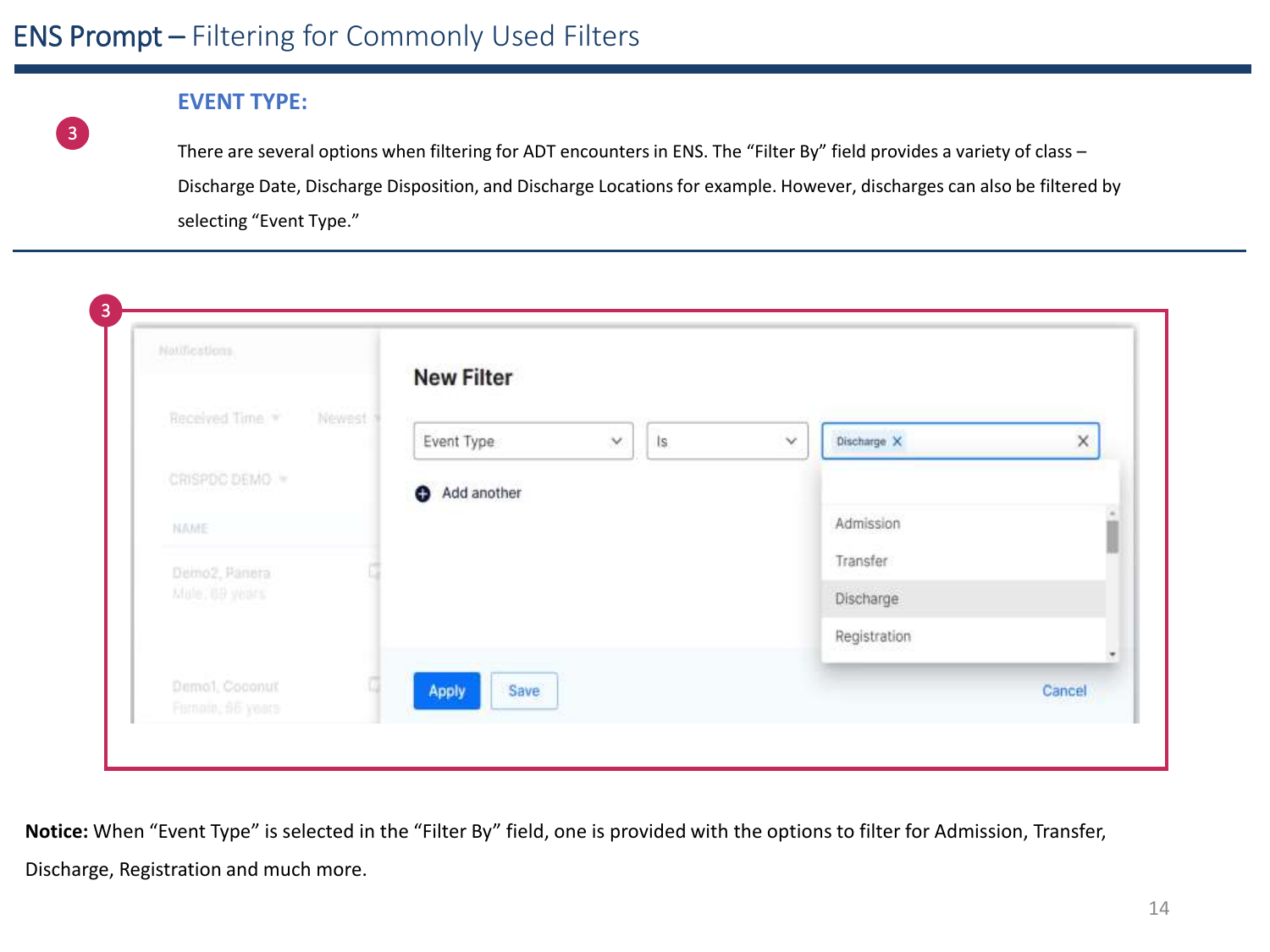

#### **PATIENT COMPLAINTS:**

Providers may also filter their ADT feed by entering a specific patient complaint: for example, "Back Pain" in the value field and clicking **"Apply."**

| Notifications                      |         | <b>New Filter</b>                                              |                       |
|------------------------------------|---------|----------------------------------------------------------------|-----------------------|
| Received Time                      | Novrest | $\overline{\mathsf{ls}}$<br>Patient Complaints<br>$\vee$<br>V. | Back Pain<br>$\times$ |
| CRISPDC DEMO =                     |         | Add another<br>θ                                               |                       |
| NAME                               |         |                                                                |                       |
| Demo2, Panera<br>Male, 69 years    |         |                                                                |                       |
| Demo1, Coconut<br>Female, 66 years |         | Apply<br>Save                                                  | Cancel                |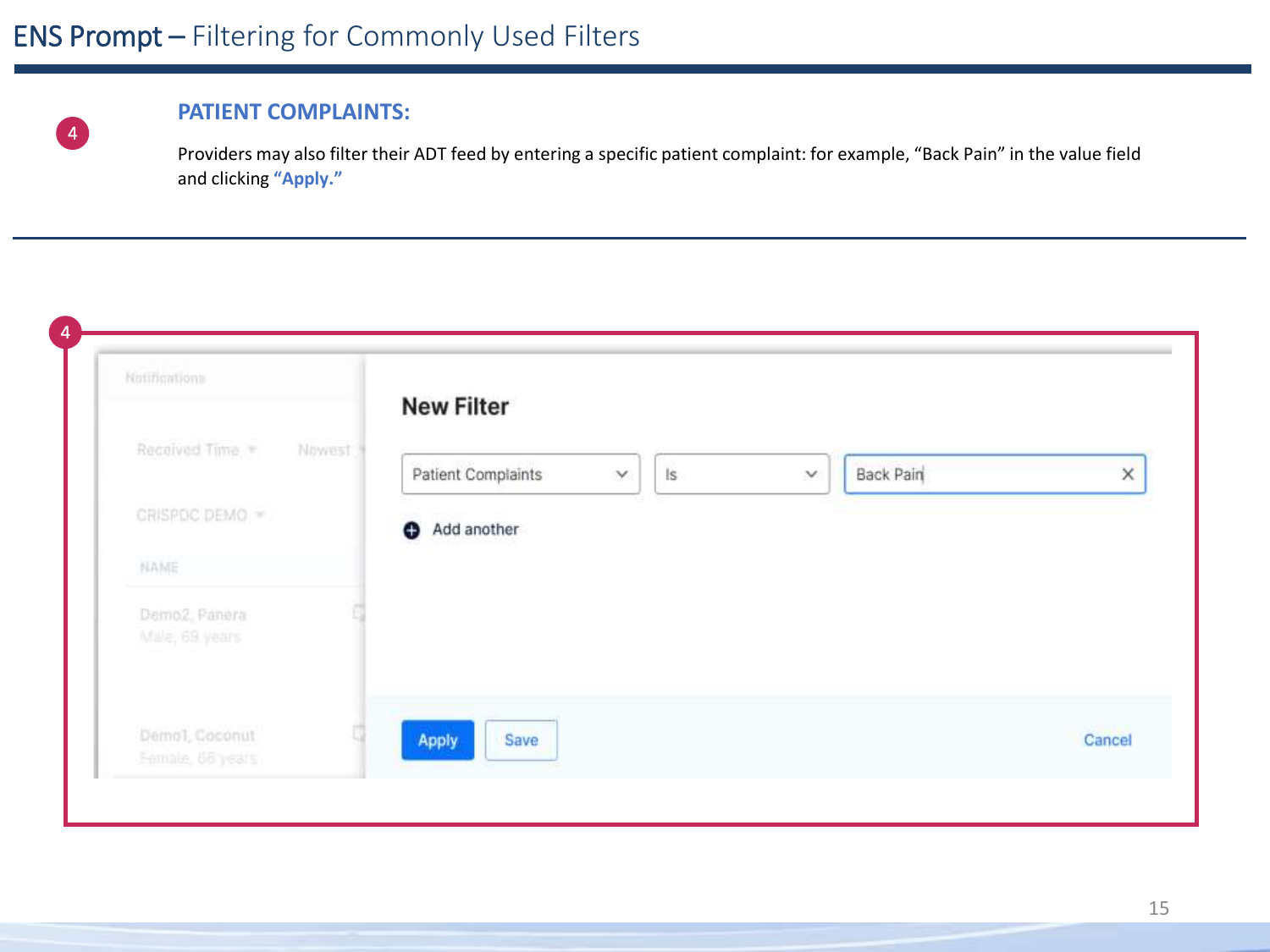

#### **DATE RANGE:**

When filtering for a specific date range, select **"Event Time"** in the **"Filtered By"** field. Next, select **"Within"** in the **"Conditions"** field. And lastly, select "Exact Period" and enter the desired date range.

| Notifications.                  |        | <b>New Filter</b>              |                |        |        |                     |        |
|---------------------------------|--------|--------------------------------|----------------|--------|--------|---------------------|--------|
| Received Time                   | Newest | Event Time                     | $\vee$         | Within | $\vee$ | <b>Exact Period</b> | $\vee$ |
| CRISPDC DEMO =                  |        |                                | MM / DD / YYYY |        | 凸      | MM / DD / YYYY      | Ë      |
| NAME                            |        | Event Time vs. Received Time @ |                |        |        |                     |        |
| Demo2, Panera<br>Male, 69 years |        | Add another                    |                |        |        |                     |        |
| Demo1, Coconut                  |        | Apply                          | Save           |        |        |                     | Cancel |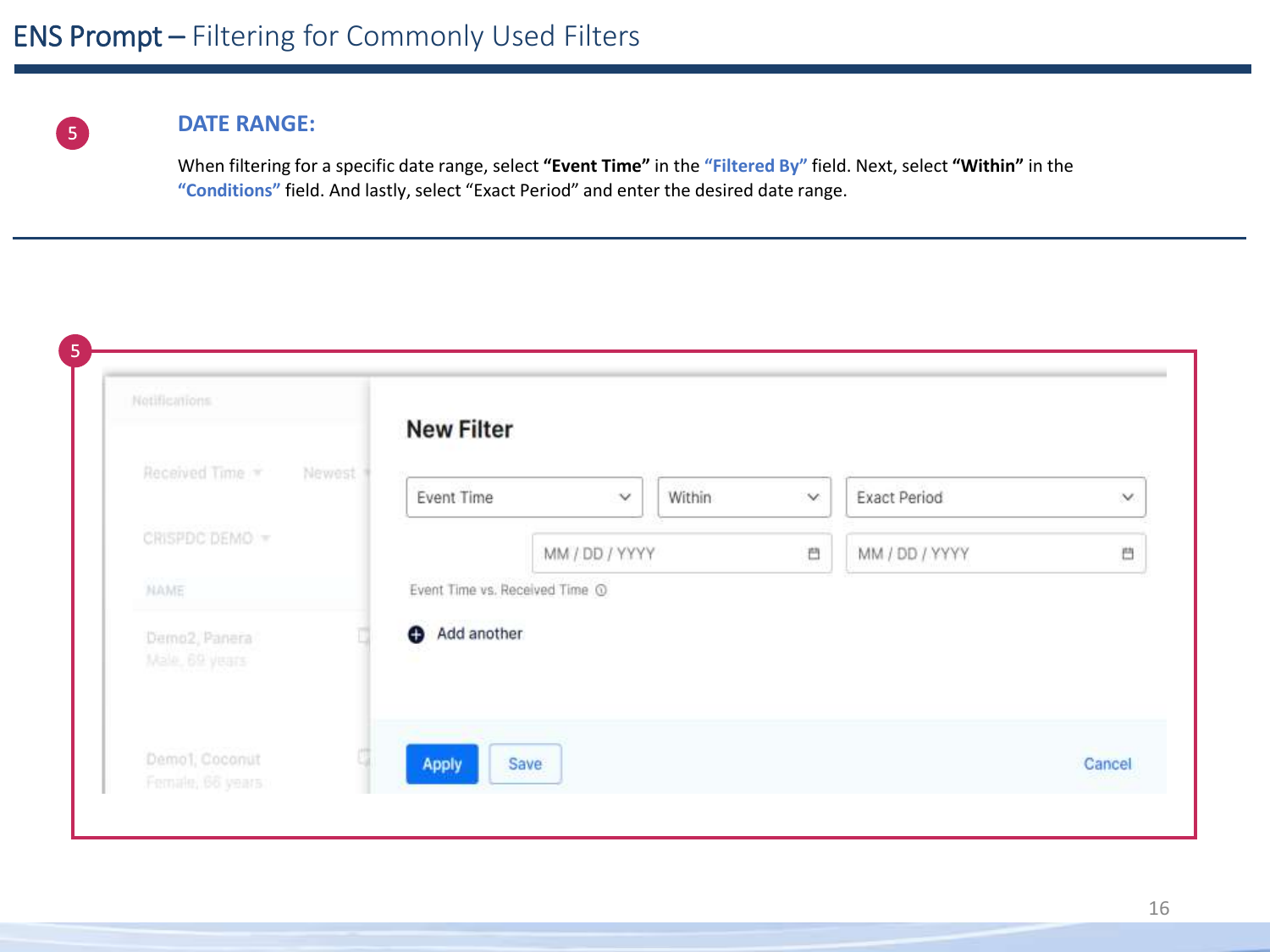Complete Glossary of Filters by Category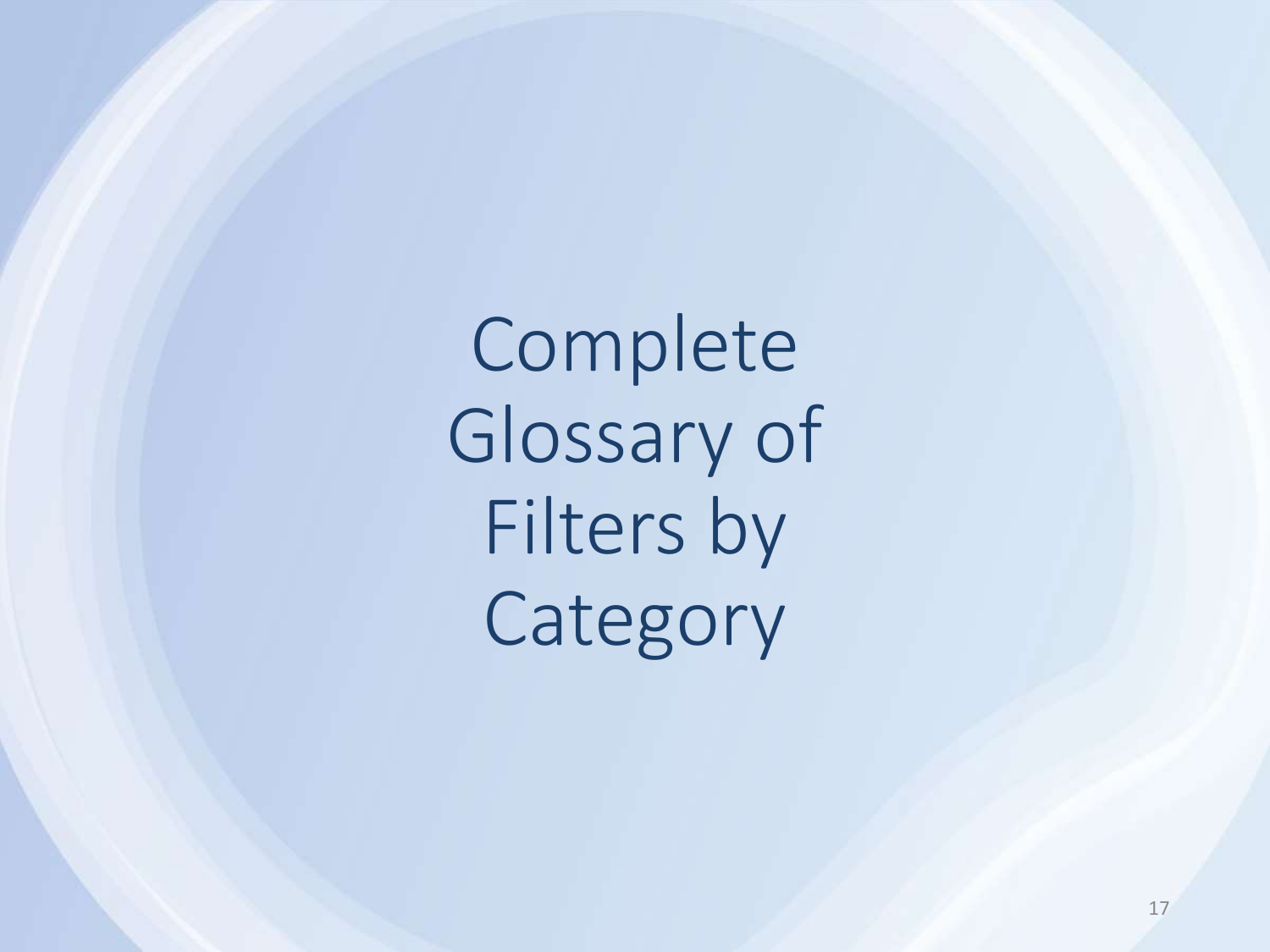#### Filter By

- ACO
- Address, Name, Phone Number
- Admit Date, Source, Provider
- Alert Type
- Care Manager
- Death Indicator
- Diagnosis
- Discharge Date, Disposition, Location
- Event Time, Type
- Facility
- Insurance
- NPI
- Patient Class
- Primary Care Provider
- **Status**

#### **Conditions**

#### Searching by Date or Time

- Before
- After
- Within
- Is Empty
- $\mathsf{I}$ s

#### All others

- $\mathsf{I}$ s
- Is Not
- **Contains**
- Does Not Contain
- Begins With
- Is Empty

#### Values

#### Searching by Date or Time

- Today
- Yesterday
- Exact Date
- # of hours ago
- # of days ago
- # of months ago
- **Fxact Period**
- Current Week
- Current Month

#### Searching by Patient Class

- IP-Inpatient
- OP-Outpatient
- $E$  Emergency
- AE Ambulatory Encounter
- OBS Observations

#### Searching by Event Type

- Add Person Information
- Admission
- Ambulance Emergency Medical Services
- Cancel Admit
- Cancel Discharge
- Cancel Transfer
- Change an inpatient to an outpatient
- Change an outpatient to an inpatient
- Chronic Care Management
- Diabetes Registry
- Discharge
- Merge Patient
- Patient Deceased
- Pre-Admit
- Pre-diabetes
- Registration
- Test Results
- **Transfer**
- **Update**
- Vaccination Event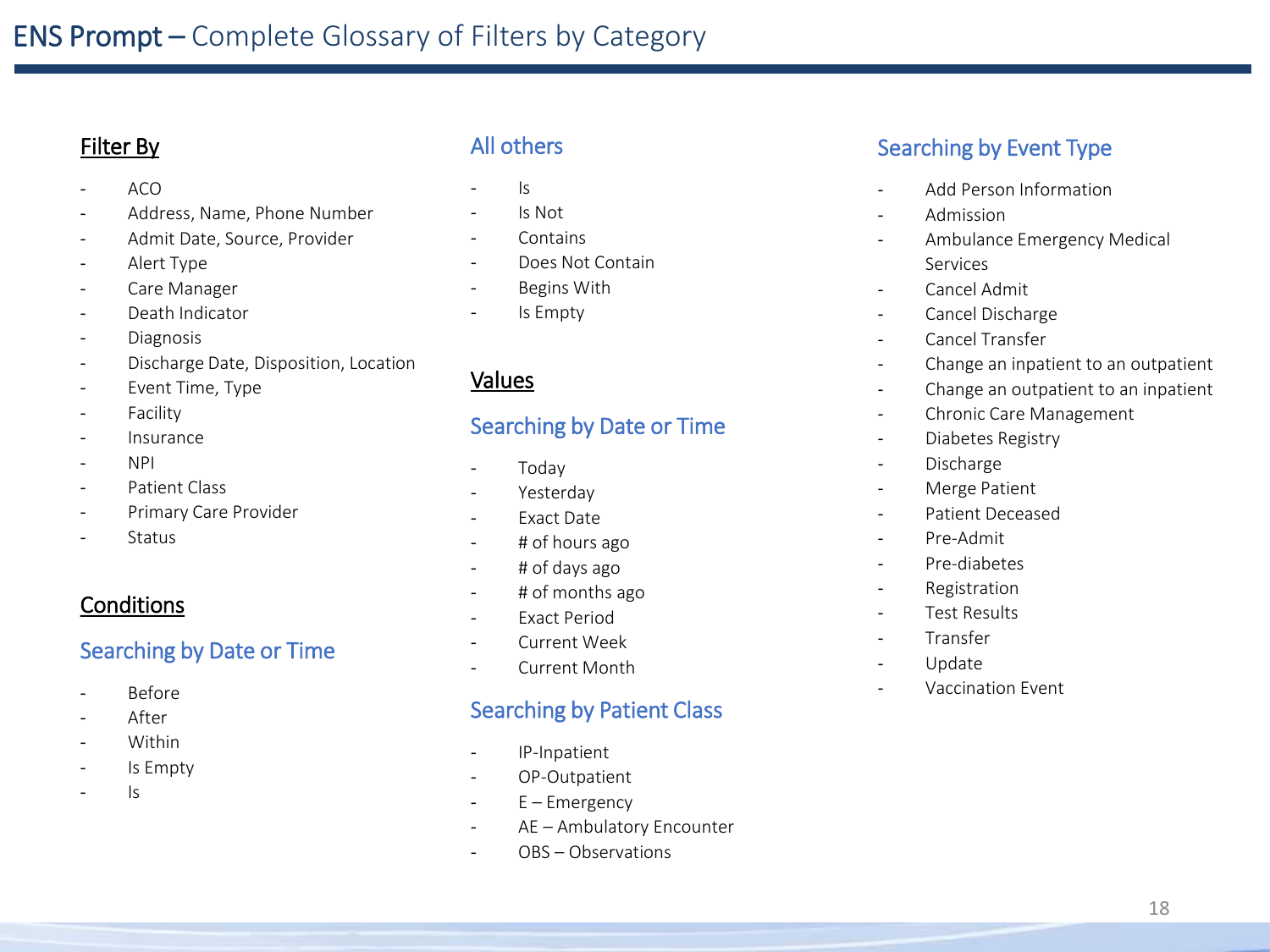#### Searching by Facility Type

- ACO
- Advisory Board
- Ambulatory
- Behavioral Health
- Care Management Program
- Dentist
- ESRD Treatment
- Emergency Department
- Emergency Medical Facility
- FQHC
- FQHC Look-Alike
- Government Agency
- Home Health
- **Hospice**
- **Hospital**
- Hospital Department
- Hospital System
- Hospitalist Agency
- Inactive
- **Laboratory**
- Local Health Department
- Long Term Care
- Long Term Care System
- MSO
- Mental Health
- Other
- Payor
- Pharmacy
- Practice Consortium
- Radiology Center
- Regional Partnership
- **Research**
- Social Services Organization
- Substance Abuse
- Surgical Center
- Urgent Care

#### Other Values

- Yes/No
- Fill-in (Blank)

#### ENS Prompt Key Features

- ENS Alerts live within PROMPT for 6 months
- ENS alerts are a combination of patient panel attributes and sender ADT message attributes
- Custom filters available
- Patient workflow status indicators
- Download results up to 500 rows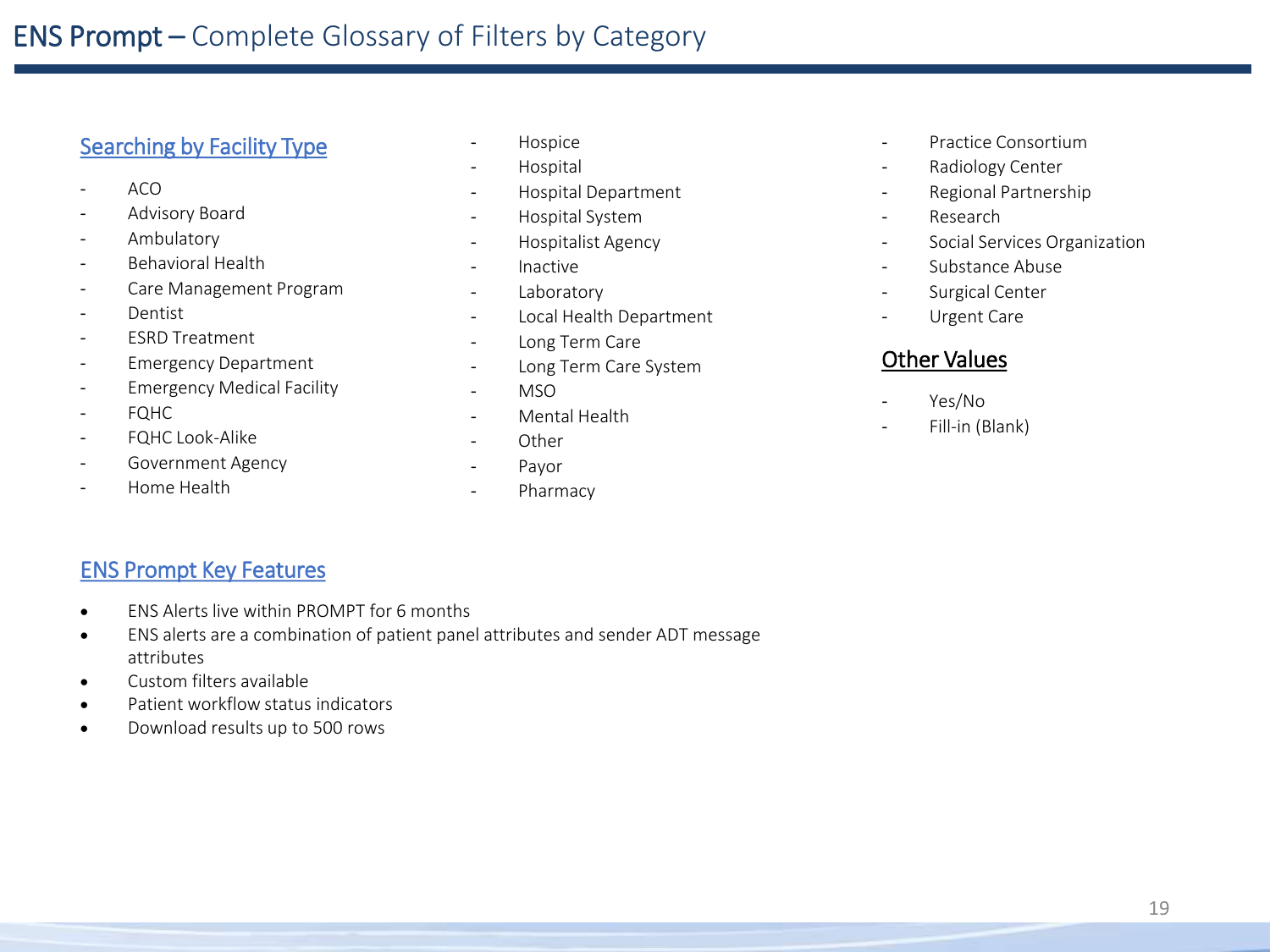How to Combine Multiple Filters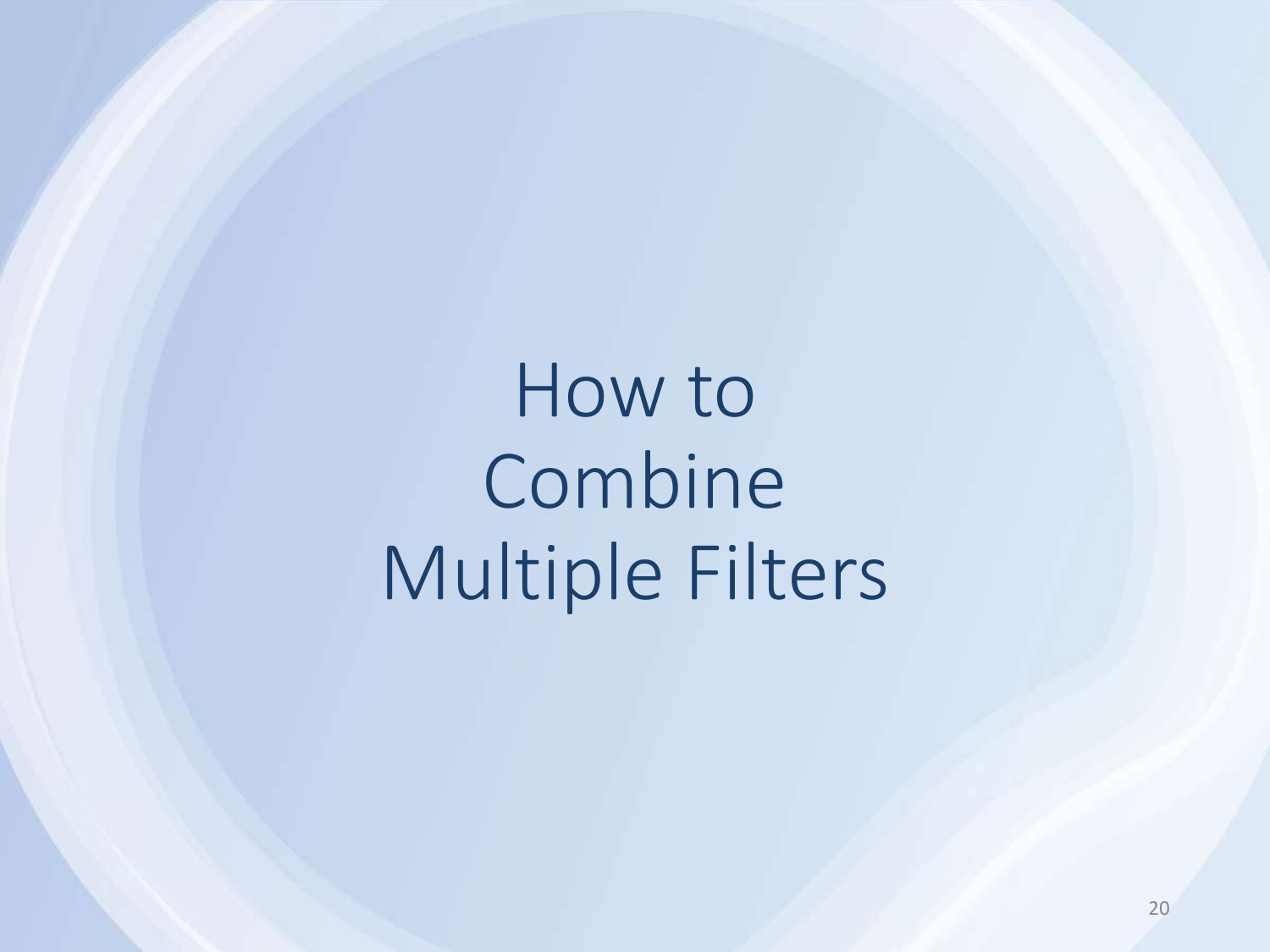#### ENS Prompt – How to Combine Multiple Filters

ENS Prompt can be utilized to generate reports that focus on specific scenarios yielding robust products to facilitate daily, weekly, and monthly workflows. Such high-level reports are produced by combining/adding multiple filters.

#### Commonly Used Combined Filtered Reports

#### I. Emergency Room Discharge First Filter

- a. Filter By: Patient Class
- b. Conditions: Is
- c. Value: E Emergency

#### Second Filter (additional filter being added)

- a. Filter By: Event Type
- b. Condition: Is
- c. Value: Discharge

**New Filter** Patient Class  $-16$ E-Diseguice K  $\omega$ Event Type  $-15$ **Bishway X** V.  $\sim$ nave Add another Natifications Proactive Management of Patient Transition Received Time Last \$80 Days \* **E** Filters G. Skenn MRN or Name **B** Patient Class is E-Emergen- $DQ$ **E2** Event Type is Discharge EVENT **STATUS** 

\*This combination of filters yields a report detailing specifically "Emergency Room Discharge" encounters.

#### II. Inpatient Admission

#### First Filter

- a. Filter By: Patient Class
- b. Conditions: Is
- c. Value: IP Inpatient

#### Second Filter (additional filter being added)

- a. Filter By: Event Type
- b. Condition: Is
- c. Value: Admission

\*This combination of filters yields a report detailing specifically "Inpatient Admission" encounters.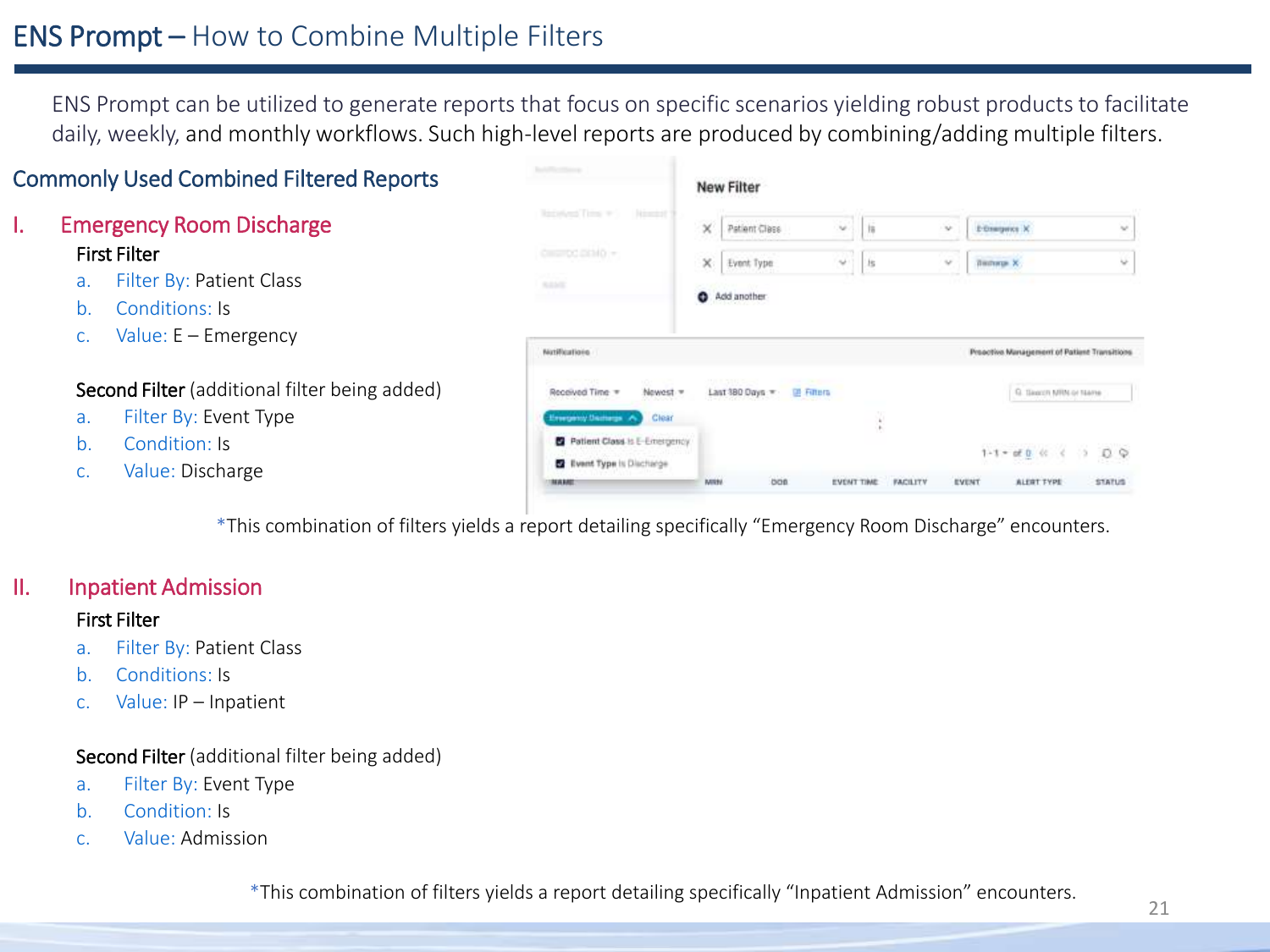#### Commonly Used Combined Filtered Reports cont.

#### III. Emergency Room Registration First Filter

- a. Filter By: Patient Class
- b. Conditions: Is
- c. Value: E Emergency

Second Filter (additional filter being added)

- a. Filter By: Event Type
- b. Condition: is
- c. Value: Registration

\*This combination of filters yields a report detailing specifically "Emergency Room Registration" encounters.

#### IV. COVID-19 Test Results

#### First Filter

- a. Filter By: Alert Type
- b. Conditions: Is
- c. Value: COVID-19 Rule

#### Second Filter

- a. Filter By: Event Time
- b. Conditions: Within
- c. Value: Exact Period (enter date range)

\*This combination of filters yields a report detailing specifically COVID-19 Test Results by Date Range.

Note: The *second filter* in example *IV* can be combined with previous examples to build reports that display data from 30 up to 180 days.